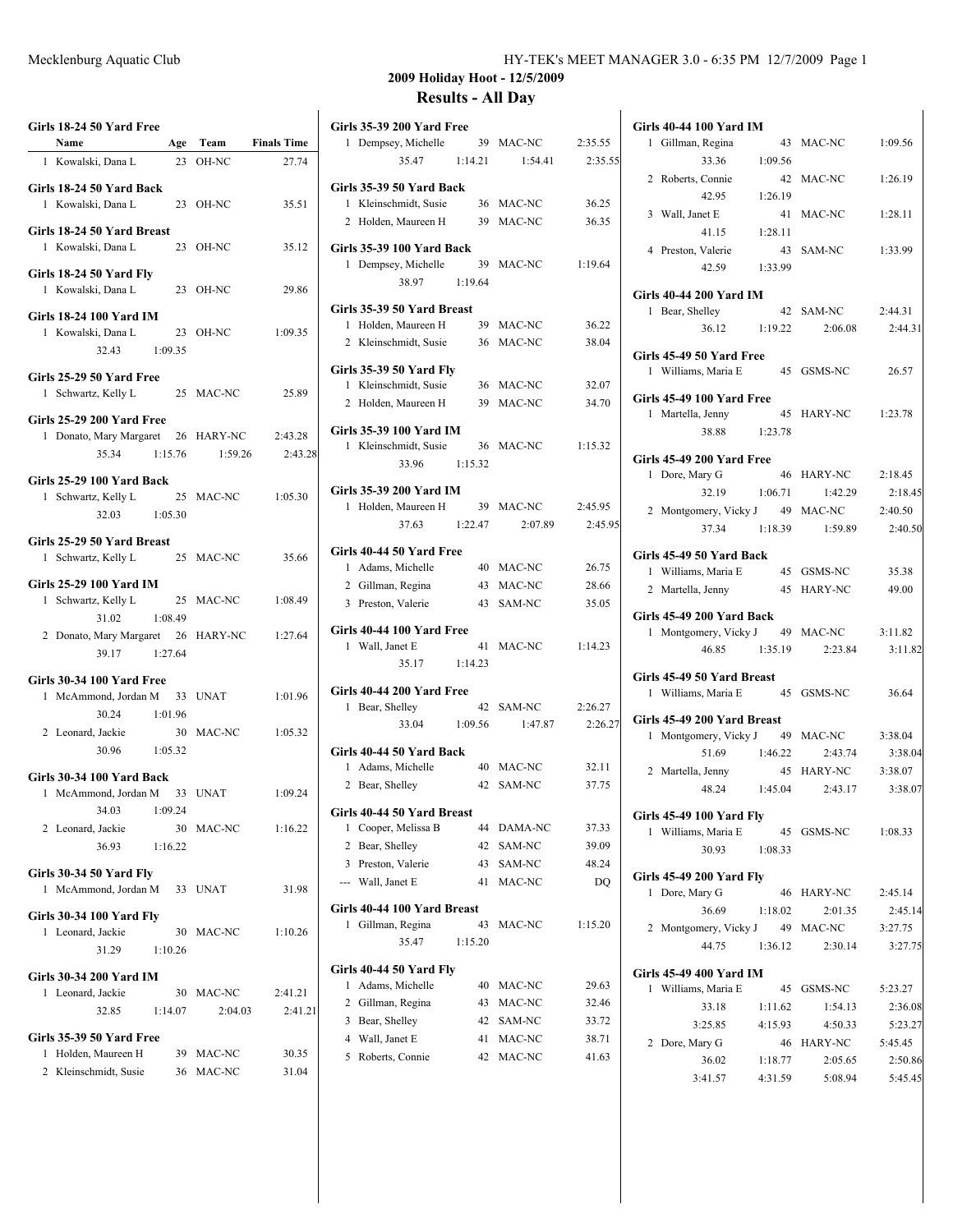|                                                  |         |           |         | ZUUY                                    |
|--------------------------------------------------|---------|-----------|---------|-----------------------------------------|
| (Girls 45-49 400 Yard IM)                        |         |           |         |                                         |
| 3 Montgomery, Vicky J 49 MAC-NC                  |         |           | 6:48.59 | Girls 55-59 400<br>1 Murray, Che        |
| 47.49                                            | 1:42.23 | 2:35.14   | 3:26.79 | 40.7                                    |
| 4:24.65                                          | 5:22.73 | 6:06.14   | 6:48.59 | 3:57.                                   |
| Girls 50-54 50 Yard Free<br>1 Glanton, Laura     |         | 51 MAC-NC | 36.83   | Girls 60-64 50 Y<br>1 Daughterty,       |
| Girls 50-54 200 Yard Free                        |         |           |         | Girls 60-64 50 Y                        |
| 1 Andersen, Kathy 54 MAC-NC                      |         |           | 3:18.67 | 1 Daughterty,                           |
| 45.97                                            | 1:37.16 | 2:28.78   | 3:18.67 |                                         |
| Girls 50-54 50 Yard Back<br>1 Glanton, Laura     |         | 51 MAC-NC | 48.13   | Girls 60-64 50 Y<br>1 Daughterty,       |
| Girls 50-54 50 Yard Breast<br>1 Glanton, Laura   | 51      | MAC-NC    | 47.48   | Girls 60-64 100<br>1 Daughterty,<br>51. |
| Girls 50-54 100 Yard Breast<br>1 Andersen, Kathy |         | 54 MAC-NC | 1:49.25 | <b>Boys 25-29 50 Y</b><br>1 Doin Deadla |

| Girls 50-54 50 Yard Fly<br>1 Andersen, Kathy | 54 MAC-NC | 48.46   |
|----------------------------------------------|-----------|---------|
| Girls 50-54 100 Yard IM                      |           |         |
| 1 Glanton, Laura                             | 51 MAC-NC | 1:41.63 |

51.55 1:49.25

| 48.13                            | 1:41.63 |            |         |
|----------------------------------|---------|------------|---------|
| 2 Andersen, Kathy                |         | 54 MAC-NC  | 1:50.25 |
| 57.25                            | 1:50.25 |            |         |
| <b>Girls 55-59 200 Yard Free</b> |         |            |         |
| Smith, Alison J<br>$\mathbf{1}$  |         | 55 HARY-NC | 3:15.87 |
| 43.19                            | 1:33.08 | 2:25.20    | 3:15.87 |
| <b>Girls 55-59 200 Yard Back</b> |         |            |         |
| Murray, Cheryl<br>1              | 58      | CSM-NC     | 3:00.87 |

| 43.56             | 2:15.60 | 3:00.96    | 3:00.87 |
|-------------------|---------|------------|---------|
| 2 Smith, Alison J |         | 55 HARY-NC | 3:48.00 |
| 55.97             | 1:53.33 | 2:51.55    | 3:48.00 |
|                   |         |            |         |

| Girls 55-59 100 Yard Breast     |         |            |         |
|---------------------------------|---------|------------|---------|
| 1 Murray, Cheryl                |         | 58 CSM-NC  | 1:39.28 |
| 48.21                           | 1:39.28 |            |         |
| Girls 55-59 200 Yard Breast     |         |            |         |
| 1 Smith, Alison J               |         | 55 HARY-NC | 3:38.59 |
| 49.90                           | 1:44.71 | 2:42.20    | 3:38.59 |
| <b>Girls 55-59 50 Yard Fly</b>  |         |            |         |
| Smith, Alison J<br>$\mathbf{1}$ |         | 55 HARY-NC | 50.68   |
| Girls 55-59 200 Yard Fly        |         |            |         |
| 1 Murray, Cheryl                |         | 58 CSM-NC  | 3:08.53 |
| 43.56                           | 1:32.22 | 2:23.28    | 3:08.53 |
| Girls 55-59 200 Yard IM         |         |            |         |
|                                 |         |            |         |

| 1 Smith, Alison J |         | 55 HARY-NC | 3:40.71 |
|-------------------|---------|------------|---------|
| 52.81             | 1:52.74 | 2.48.96    | 3:40.71 |

|   | Girls 55-59 400 Yard IM                    |         |                |         |
|---|--------------------------------------------|---------|----------------|---------|
| 1 | Murray, Cheryl                             |         | 58 CSM-NC      | 6:09.49 |
|   | 40.79                                      | 1:29.37 | 2:15.76        | 3:02.51 |
|   | 3:57.22                                    | 4:50.42 | 5:31.12        | 6:09.49 |
|   | Girls 60-64 50 Yard Free                   |         |                |         |
|   | 1 Daughterty, Donnie                       | 61      | HARY-NC        | 40.72   |
|   | Girls 60-64 50 Yard Back                   |         |                |         |
|   | 1 Daughterty, Donnie                       |         | 61 HARY-NC     | 48.88   |
|   | <b>Girls 60-64 50 Yard Breast</b>          |         |                |         |
|   | 1 Daughterty, Donnie                       |         | 61 HARY-NC     | 55.53   |
|   | Girls 60-64 100 Yard IM                    |         |                |         |
|   | 1 Daughterty, Donnie                       |         | 61 HARY-NC     | 1:49.35 |
|   | 51.14                                      | 1:49.35 |                |         |
|   | Boys 25-29 50 Yard Free                    |         |                |         |
|   | 1 Bain, Bradley                            |         | 25 RMYM-NC     | 21.73   |
|   | 2 Shuford, Adam                            |         | 28 HARY-NC     | 24.16   |
|   | 3 Horton, Ben J                            |         | 27 MAC-NC      | 24.70   |
|   |                                            |         |                |         |
|   | <b>Boys 25-29 100 Yard Free</b>            |         | 25 HARY-NC     | 53.59   |
|   | 1 Belote, Brandon J<br>25.19               | 53.59   |                |         |
|   |                                            |         |                |         |
|   | <b>Boys 25-29 200 Yard Free</b>            |         |                |         |
|   | 1 Amos, Rob                                |         | 29 MAC-NC      | 1:53.28 |
|   | 26.48                                      | 55.22   | 1:24.21        | 1:53.28 |
|   | 2 Shue, Billy                              |         | 25 CSM-NC      | 2:53.70 |
|   | 38.23                                      | 1:21.69 | 2:07.86        | 2:53.70 |
|   | Boys 25-29 50 Yard Back                    |         |                |         |
|   | 1 Horton, Ben J                            |         | 27 MAC-NC      | 30.77   |
|   | Boys 25-29 100 Yard Back                   |         |                |         |
|   | 1 Amos, Rob                                | 29      | MAC-NC         | 57.10   |
|   | 27.76                                      | 57.10   |                |         |
|   | 2 Belote, Brandon J                        | 25      | HARY-NC        | 1:00.39 |
|   | 29.07                                      | 1:00.39 |                |         |
|   | <b>Boys 25-29 200 Yard Back</b>            |         |                |         |
| 1 | Shue, Billy                                | 25      | CSM-NC         | 3:16.92 |
|   | 45.44                                      | 1:34.42 | 2:26.03        | 3:16.92 |
|   |                                            |         |                |         |
| 1 | Boys 25-29 50 Yard Breast<br>Bain, Bradley | 25      | RMYM-NC        | 31.64   |
| 2 | Shuford, Adam                              | 28      | HARY-NC        | 32.68   |
|   |                                            |         |                |         |
|   | Boys 25-29 200 Yard Breast                 |         |                |         |
| 1 | Shue, Billy                                | 25      | CSM-NC         | 3:23.74 |
|   | 46.25                                      | 1:37.97 | 2:30.84        | 3:23.74 |
|   | <b>Boys 25-29 50 Yard Fly</b>              |         |                |         |
| 1 | Bain, Bradley                              | 25      | RMYM-NC        | 24.41   |
|   | 2 Belote, Brandon J                        | 25      | HARY-NC        | 26.37   |
|   | 3 Horton, Ben J                            | 27      | MAC-NC         | 26.84   |
|   | 4 Shuford, Adam                            | 28      | <b>HARY-NC</b> | 27.26   |
|   | 5 Shue, Billy                              | 25      | CSM-NC         | 45.12   |

| <b>Boys 25-29 100 Yard IM</b>                       |                |         |
|-----------------------------------------------------|----------------|---------|
| Bain, Bradley<br>1<br>25                            | RMYM-NC        | 59.99   |
| 28.14<br>59.99                                      |                |         |
| 2<br>Shuford, Adam<br>28                            | <b>HARY-NC</b> | 1:05.06 |
| 30.64<br>1:05.06                                    |                |         |
| 3<br>Horton, Ben J                                  | 27 MAC-NC      | 1:06.21 |
| 31.46<br>1:06.21                                    |                |         |
| Shue, Billy<br>25<br>4                              | CSM-NC         | 1:32.58 |
| 46.00<br>1:32.58                                    |                |         |
| <b>Boys 25-29 200 Yard IM</b>                       |                |         |
| 1 Amos, Rob<br>29                                   | MAC-NC         | 2:11.44 |
| 27.42<br>59.77                                      | 1:39.73        | 2:11.44 |
| Belote, Brandon J<br>25<br>2                        | HARY-NC        | 2:20.53 |
| 28.68<br>1:04.61                                    | 1:47.93        | 2:20.53 |
| Boys 30-34 50 Yard Free                             |                |         |
| 1 Gasper, Zolt                                      | 32 GSMS-NC     | 20.22   |
| 2 Laps, Mitch<br>32                                 | GSMS-NC        | 25.80   |
| <b>Boys 30-34 100 Yard Free</b>                     |                |         |
| 1 Carlson, Mark E<br>33                             | <b>HARY-NC</b> | 56.19   |
| 27.72<br>56.19                                      |                |         |
| 2 Nino-Acosta, Hernan<br>33                         | SAM-NC         | 1:05.73 |
| 30.91 1:05.73                                       |                |         |
| <b>Boys 30-34 200 Yard Free</b>                     |                |         |
| 1 Bathazi, Istvan                                   | 30 MAC-NC      | 1:46.56 |
| 24.54<br>51.95                                      | 1:19.69        | 1:46.56 |
| 2 Terndrup, Seth P<br>33                            | MAC-NC         | 1:52.95 |
| 26.05<br>54.32                                      | 1:23.75        | 1:52.95 |
| 3 Mendendorp, Mark A<br>32                          | TMS-NC         | 1:56.71 |
| 26.26<br>55.16                                      | 1:25.64        | 1:56.71 |
| Boys 30-34 50 Yard Back                             |                |         |
| 1 Gasper, Zolt                                      | 32 GSMS-NC     | 25.67   |
| Nino-Acosta, Hernan<br>2                            | 33 SAM-NC      | 37.53   |
| --- Mendendorp, Mark A                              | 32 TMS-NC      | DO      |
|                                                     |                |         |
| Boys 30-34 100 Yard Back<br>1 Carlson, Mark E<br>33 | <b>HARY-NC</b> | 1:03.22 |
| 31.11<br>1:03.22                                    |                |         |
|                                                     |                |         |
| Boys 30-34 50 Yard Breast                           |                |         |
| Mendendorp, Mark A<br>32<br>1                       | TMS-NC         | 32.52   |
| Laps, Mitch<br>2<br>32                              | GSMS-NC        | 36.82   |
| Boys 30-34 100 Yard Breast                          |                |         |
| 1<br>Bathazi, Istvan<br>30                          | MAC-NC         | 59.01   |
| 27.73<br>59.01                                      |                |         |
| $\mathbf{2}$<br>Nino-Acosta, Hernan<br>33           | SAM-NC         | 1:22.96 |
| 38.72<br>1:22.96                                    |                |         |
| Boys 30-34 50 Yard Fly                              |                |         |
| 32<br>1<br>Gasper, Zolt                             | GSMS-NC        | 21.44   |
| 2<br>Bathazi, Istvan<br>30                          | MAC-NC         | 24.96   |
| 3 Laps, Mitch<br>32                                 | GSMS-NC        | 30.93   |
| 4 Nino-Acosta, Hernan<br>33                         | SAM-NC         | 31.96   |
|                                                     |                |         |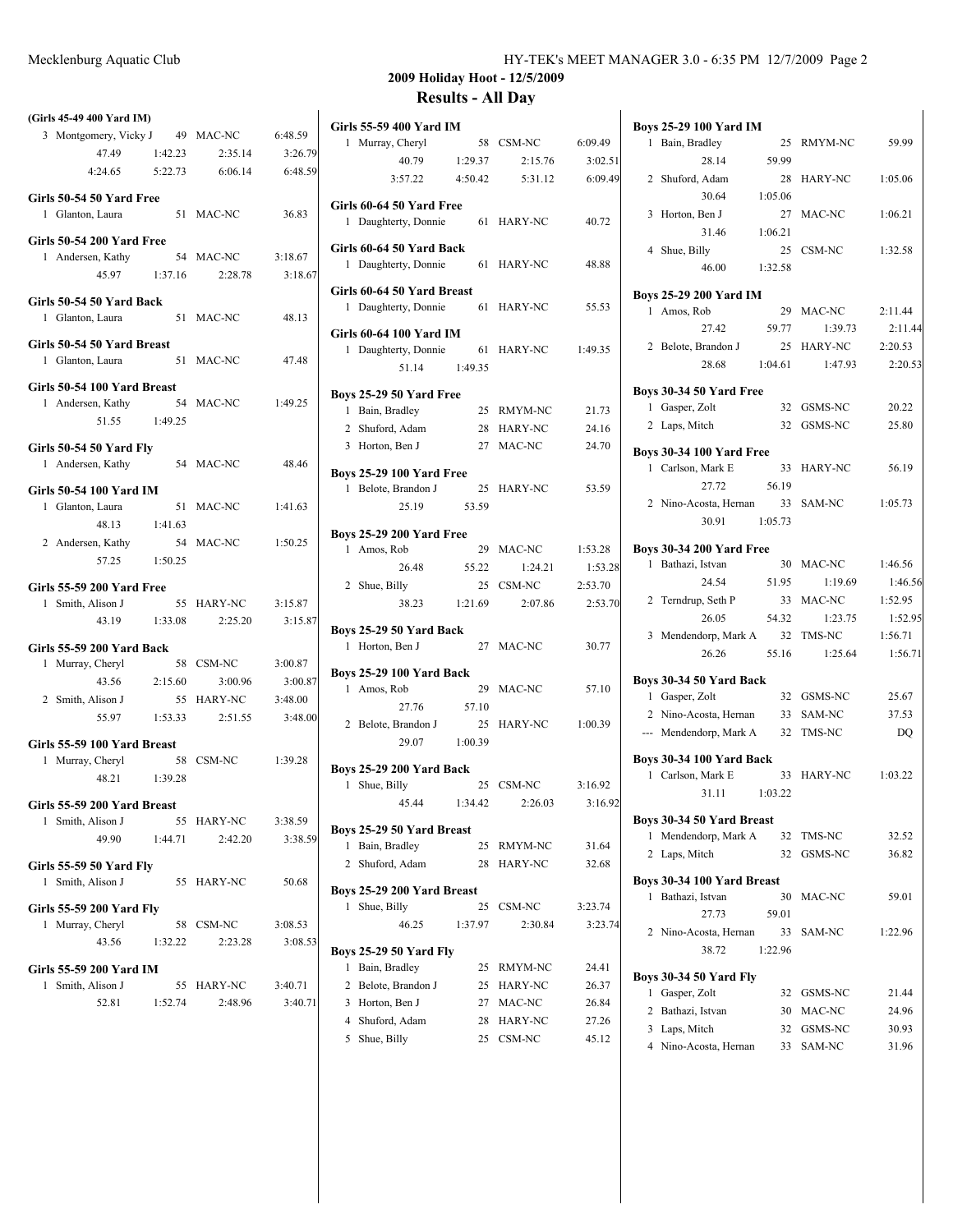| <b>Boys 30-34 200 Yard Fly</b>                                  |             |         |
|-----------------------------------------------------------------|-------------|---------|
| 1 Mendendorp, Mark A 32 TMS-NC                                  |             | 2:07.06 |
| 27.00<br>58.01                                                  | 1:30.71     | 2:07.06 |
| <b>Boys 30-34 100 Yard IM</b>                                   |             |         |
| 1 Gasper, Zolt<br>32                                            | GSMS-NC     | 52.71   |
| 23.38<br>52.71                                                  |             |         |
| 2 Carlson, Mark E<br>33                                         | HARY-NC     | 1:04.31 |
| 29.60<br>1:04.31                                                |             |         |
| --- Nino-Acosta, Hernan<br>33                                   | SAM-NC      | DQ      |
| 34.77<br>D <sub>O</sub>                                         |             |         |
| <b>Boys 30-34 400 Yard IM</b>                                   |             |         |
| 1 Bathazi, Istvan                                               | 30 MAC-NC   | 4:03.55 |
| 25.76<br>55.96                                                  | 1:28.49     | 1:59.69 |
| 2:33.36<br>3:08.22                                              | 3:36.93     | 4:03.55 |
|                                                                 |             |         |
| <b>Boys 35-39 50 Yard Free</b>                                  |             |         |
| Robling, Steve W<br>1                                           | 39 MAC-NC   | 24.36   |
| 2 Davis, Matthew<br>37                                          | DAMA-NC     | 24.80   |
| 3 Guller, David<br>37                                           | <b>UNAT</b> | 24.85   |
| 4 Sturgis, Jason<br>37                                          | MAC-NC      | 26.79   |
| 5 Park, Yongchel<br>39                                          | MAC-NC      | 31.03   |
| <b>Boys 35-39 100 Yard Free</b>                                 |             |         |
| 1 Andersen, Morten<br>39                                        | MAC-NC      | 50.87   |
| 24.34<br>50.87                                                  |             |         |
| 2 Schmaltze, Joel A<br>39                                       | GSMS-NC     | 1:02.50 |
| 29.28<br>1:02.50                                                |             |         |
|                                                                 |             |         |
| <b>Boys 35-39 50 Yard Back</b>                                  |             |         |
| 1 Park, Yongchel                                                | 39 MAC-NC   | 41.34   |
| <b>Boys 35-39 100 Yard Back</b>                                 |             |         |
| Davis, Matthew<br>37<br>1.                                      | DAMA-NC     | 1:11.33 |
| 35.70<br>1:11.33                                                |             |         |
| Sturgis, Jason<br>$\mathbf{2}$                                  | 37 MAC-NC   | 1:13.40 |
| 36.46<br>1:13.40                                                |             |         |
|                                                                 |             |         |
| <b>Boys 35-39 200 Yard Back</b><br>Schmaltze, Joel A<br>39<br>1 | GSMS-NC     | 2:35.24 |
| 35.85<br>1:14.50                                                | 1:54.91     | 2:35.24 |
|                                                                 |             |         |
| Boys 35-39 50 Yard Breast                                       |             |         |
| Robling, Steve W<br>1                                           | 39 MAC-NC   | 34.24   |
| 2 Park, Yongchel<br>39                                          | MAC-NC      | 37.88   |
| Boys 35-39 100 Yard Breast                                      |             |         |
| Schmaltze, Joel A<br>39<br>1                                    | GSMS-NC     | 1:21.55 |
| 38.36<br>1:21.55                                                |             |         |
|                                                                 |             |         |
| <b>Boys 35-39 50 Yard Fly</b>                                   |             |         |
| Robling, Steve W<br>39<br>1                                     | MAC-NC      | 27.16   |
| 2 Guller, David<br>37                                           | <b>UNAT</b> | 28.89   |
| 3 Davis, Matthew<br>37                                          | DAMA-NC     | 29.84   |
| 4 Sturgis, Jason<br>37                                          | MAC-NC      | 33.13   |
| 5 Park, Yongchel<br>39                                          | MAC-NC      | 35.05   |
| <b>Boys 35-39 100 Yard Fly</b>                                  |             |         |
| 1 Andersen, Morten                                              | 39 MAC-NC   | 54.84   |

25.87 54.84

| Mecklenburg Aquatic Club | HY-TEK's MEET MANAGER 3.0 - 6:35 PM 12/7/2009 Page 3 |
|--------------------------|------------------------------------------------------|
|--------------------------|------------------------------------------------------|

| Boys 35-39 100 Yard IM          |             |                |         |
|---------------------------------|-------------|----------------|---------|
| Robling, Steve W<br>1           |             | 39 MAC-NC      | 1:04.42 |
| 30.02                           | 1:04.42     |                |         |
| 2 Schmaltze, Joel A             | 39          | GSMS-NC        | 1:12.02 |
| 32.91                           | 1:12.02     |                |         |
| 3 Sturgis, Jason                |             | 37 MAC-NC      | 1:14.62 |
| 34.55                           | 1:14.62     |                |         |
| 4 Park, Yongchel                | 39          | MAC-NC         | 1:20.84 |
| 38.02                           | 1:20.84     |                |         |
| Boys 35-39 200 Yard IM          |             |                |         |
| 1 Andersen, Morten              | 39          | MAC-NC         | 2:06.60 |
| 26.11                           | 59.95       | 1:36.19        | 2:06.60 |
| 2 Davis, Matthew                |             | 37 DAMA-NC     | 2:27.97 |
| 32.03                           | 1:12.03     | 1:56.49        | 2:27.97 |
| Boys 40-44 50 Yard Free         |             |                |         |
| 1 Finn, John                    |             | 41 MAC-NC      | 24.17   |
|                                 |             |                |         |
| Boys 40-44 100 Yard Free        |             |                |         |
| 1 Pistorio, Tyge                | 43          | MAC-NC         | 52.06   |
| 24.98                           | 52.06       |                |         |
| 2 Davis, Bill A                 | 42          | MAC-NC         | 54.60   |
| 26.20                           | 54.60       |                |         |
| 3 Pegram, Steve                 | 40          | MAC-NC         | 55.25   |
| 26.62                           | 55.25<br>43 | MAC-NC         |         |
| 4 Schultz, Norman<br>27.35      | 55.76       |                | 55.76   |
| 5<br>Moerman, Michael           | 44          | HARY-NC        | 1:03.53 |
| 29.42                           | 1:03.53     |                |         |
| 6 Trogdon, Ray D                | 42          | HARY-NC        | 1:06.61 |
| 31.88                           | 1:06.61     |                |         |
|                                 |             |                |         |
| <b>Boys 40-44 200 Yard Free</b> |             |                |         |
| 1 Lyons, Brent                  |             | 42 NCMS-NC     | 2:19.15 |
| 31.12                           | 1:05.41     | 1:42.14        | 2:19.15 |
| Boys 40-44 50 Yard Back         |             |                |         |
| 1 Finn, John                    |             | 41 MAC-NC      | 29.62   |
| 2 Davis, Bill A                 |             | 42 MAC-NC      | 30.03   |
| Boys 40-44 100 Yard Back        |             |                |         |
| Brewick, Noel<br>1              | 41          | MAC-NC         | 59.69   |
| 29.35                           | 59.69       |                |         |
| 2<br>Pistorio, Tyge             | 43          | MAC-NC         | 1:02.74 |
| 31.53                           | 1:02.74     |                |         |
| 3<br>Lyons, Brent               |             | 42 NCMS-NC     | 1:14.37 |
| 35.78                           | 1:14.37     |                |         |
| 4<br>Schultz, Norman            | 43          | MAC-NC         | 1:14.94 |
| 38.42                           | 1:14.94     |                |         |
| Boys 40-44 50 Yard Breast       |             |                |         |
| 1 Finn, John                    |             | 41 MAC-NC      | 29.24   |
| 2 Davis, Bill A                 |             | 42 MAC-NC      | 33.47   |
| 3 Lyons, Brent                  |             | 42 NCMS-NC     | 37.01   |
| 4 Moerman, Michael              | 44          | <b>HARY-NC</b> | 37.91   |
|                                 |             |                |         |
| Boys 40-44 100 Yard Breast      |             |                |         |
| 1 Brewick, Noel                 | 41          | MAC-NC         | 1:03.30 |
| 29.77 1:03.30                   |             |                |         |

| Schultz, Norman<br>2                                 | 43            | MAC-NC         | 1:18.43 |
|------------------------------------------------------|---------------|----------------|---------|
| 37.72                                                | 1:18.43       |                |         |
| <b>Boys 40-44 50 Yard Fly</b>                        |               |                |         |
| 1 Brewick, Noel                                      | 41            | MAC-NC         | 25.09   |
| 2 Finn, John                                         | 41            | MAC-NC         | 25.26   |
| 3 Pegram, Steve                                      | 40            | MAC-NC         | 26.41   |
| 4 Moerman, Michael                                   | 44            | <b>HARY-NC</b> | 29.75   |
| 5 Lyons, Brent                                       | 42            | NCMS-NC        | 31.34   |
| 6 Trogdon, Ray D                                     | 42            | <b>HARY-NC</b> | 32.37   |
|                                                      |               |                |         |
| <b>Boys 40-44 100 Yard Fly</b>                       |               |                |         |
| 1 Pistorio, Tyge<br>27.74                            | 43            | MAC-NC         | 58.65   |
|                                                      | 58.65         |                |         |
| 2 Schultz, Norman<br>30.91                           | 43<br>1:07.99 | MAC-NC         | 1:07.99 |
|                                                      |               |                |         |
| <b>Boys 40-44 100 Yard IM</b>                        |               |                |         |
| Finn, John<br>1                                      | 41            | MAC-NC         | 1:00.27 |
| 27.79                                                | 1:00.27       |                |         |
| 2 Pegram, Steve                                      | 40            | MAC-NC         | 1:03.63 |
| 29.71                                                | 1:03.63       |                |         |
| 3 Davis, Bill A                                      | 42            | MAC-NC         | 1:04.93 |
| 29.89                                                | 1:04.93       |                |         |
| 4 Lyons, Brent                                       | 42            | NCMS-NC        | 1:12.65 |
| 33.53                                                | 1:12.65       |                |         |
| Moerman, Michael<br>5                                | 44            | <b>HARY-NC</b> | 1:15.29 |
| 33.75                                                | 1:15.29       |                |         |
| 6 Trogdon, Ray D                                     | 42            | <b>HARY-NC</b> | 1:23.55 |
| 38.20                                                | 1:23.55       |                |         |
|                                                      |               |                |         |
| <b>Boys 40-44 200 Yard IM</b><br>1<br>Pistorio, Tyge | 43            | MAC-NC         | 2:12.69 |
| 28.99                                                | 1:03.14       | 1:41.81        | 2:12.69 |
| 2 Brewick, Noel                                      | 41            | MAC-NC         | 2:12.79 |
| 28.10                                                | 1:04.58       | 1:41.97        | 2:12.79 |
| Schultz, Norman<br>3                                 | 43            | MAC-NC         | 2:26.46 |
| 32.51                                                | 1:12.49       | 1:54.34        | 2:26.46 |
|                                                      |               |                |         |
| Boys 45-49 50 Yard Free                              |               |                |         |
| 1 White, Jay K                                       | 49            | MAC-NC         | 30.36   |
| <b>Boys 45-49 100 Yard Free</b>                      |               |                |         |
| 1 Smith, Jeff                                        | 46            | MAC-NC         | 54.99   |
| 26.78                                                | 54.99         |                |         |
| 2<br>Turpin, Tom A                                   | 48            | MAC-NC         | 1:00.85 |
| 28.89                                                | 1:00.85       |                |         |
| 3<br>Darmody, Kevin P                                |               | 48 MAC-NC      | 1:01.37 |
| 29.33                                                | 1:01.37       |                |         |
| 4 Engels, Detlef N                                   | 46            | MAC-NC         | 1:15.14 |
| 34.76                                                | 1:15.14       |                |         |
|                                                      |               |                |         |
| <b>Boys 45-49 200 Yard Free</b>                      |               |                |         |
| 1 Hollett, Peter                                     | 49            | CSM-NC         | 2:03.44 |
| 29.03                                                | 59.84         | 1:31.46        | 2:03.44 |
| 2<br>Smith, Stratton                                 | 45            | MAC-NC         | 2:06.22 |
| 29.76                                                | 1:00.99       | 1:33.40        | 2:06.22 |
| Long, Rob<br>3                                       | 49            | MAC-NC         | 2:06.64 |
| 27.83                                                | 59.68         | 1:32.75        | 2:06.64 |
|                                                      |               |                |         |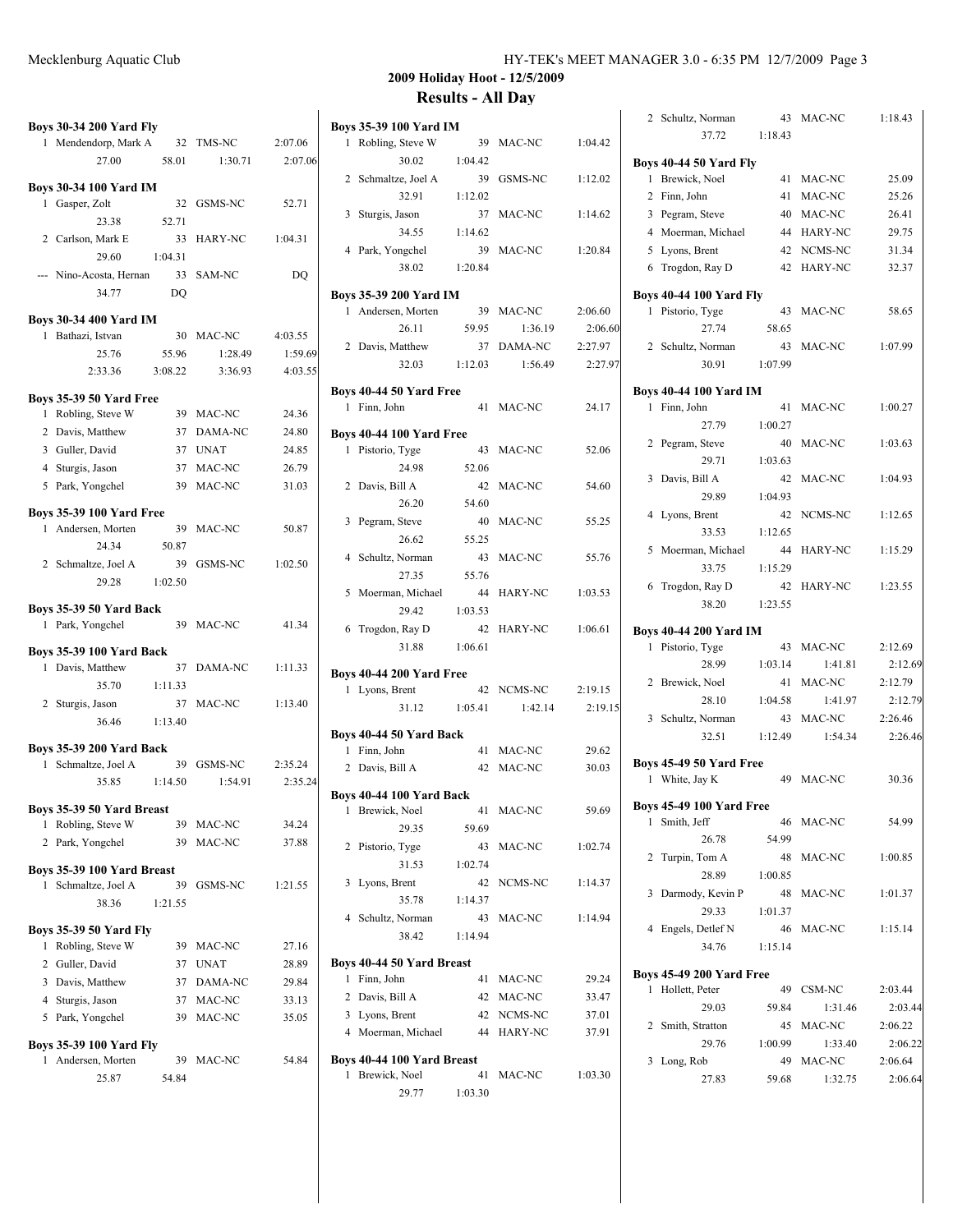|                | Boys 45-49 50 Yard Back        |         |           |         |
|----------------|--------------------------------|---------|-----------|---------|
|                | 1 Long, Rob                    | 49      | MAC-NC    | 32.41   |
|                | 2 White, Jay K                 | 49      | MAC-NC    | 35.05   |
|                | 3 Engels, Detlef N             | 46      | MAC-NC    | 44.37   |
|                | Boys 45-49 100 Yard Back       |         |           |         |
|                | 1 Smith, Jeff                  | 46      | MAC-NC    | 1:04.69 |
|                | 32.51                          | 1:04.69 |           |         |
|                | 2 Smith, Stratton              | 45      | MAC-NC    | 1:05.99 |
|                | 32.21                          | 1:05.99 |           |         |
|                | Boys 45-49 50 Yard Breast      |         |           |         |
|                | 1 White, Jay K                 | 49      | MAC-NC    | 37.18   |
|                | 2 Engels, Detlef N 46          |         | MAC-NC    | 43.78   |
|                | Boys 45-49 100 Yard Breast     |         |           |         |
|                | 1 Wennborg, Lars A             | 46      | MAC-NC    | 1:04.81 |
|                | 30.80 1:04.81                  |         |           |         |
|                | 2 Long, Rob                    | 49      | MAC-NC    | 1:06.44 |
|                | 31.05                          | 1:06.44 |           |         |
|                | 3 Smith, Jeff                  |         | 46 MAC-NC | 1:12.49 |
|                | 34.68 1:12.49                  |         |           |         |
|                | <b>Boys 45-49 50 Yard Fly</b>  |         |           |         |
|                | 1 Long, Rob                    |         | 49 MAC-NC | 28.16   |
|                | 2 Smith, Stratton              |         | 45 MAC-NC | 28.74   |
|                | 3 Turpin, Tom A                | 48      | MAC-NC    | 32.38   |
|                | <b>Boys 45-49 100 Yard Fly</b> |         |           |         |
|                | 1 Smith, Jeff                  | 46      | MAC-NC    | 1:02.47 |
|                | 28.89 1:02.47                  |         |           |         |
| $\overline{2}$ | Hollett, Peter                 | 49      | CSM-NC    | 1:02.48 |
|                | 28.68                          | 1:02.48 |           |         |
|                | 3 Darmody, Kevin P 48 MAC-NC   |         |           | 1:13.11 |
|                | 32.72                          | 1:13.11 |           |         |
|                | <b>Boys 45-49 100 Yard IM</b>  |         |           |         |
|                | 1 Smith, Jeff                  | 46      | MAC-NC    | 1:03.67 |
|                | 30.18                          | 1:03.67 |           |         |
|                | 2 Darmody, Kevin P             | 48      | MAC-NC    | 1:12.25 |
|                | 34.30                          | 1:12.25 |           |         |
| 3              | White, Jay K                   | 49      | MAC-NC    | 1:16.44 |
|                | 36.26                          | 1:16.44 |           |         |
|                | 4 Engels, Detlef N             | 46      | MAC-NC    | 1:36.47 |
|                | 47.70                          | 1:36.47 |           |         |
|                | Boys 45-49 200 Yard IM         |         |           |         |
| 1              | Wennborg, Lars A               | 46      | MAC-NC    | 2:15.49 |
|                | 29.70                          | 1:05.42 | 1:42.60   | 2:15.49 |
| 2              | Long, Rob                      | 49      | MAC-NC    | 2:19.84 |
|                | 29.59                          | 1:08.47 | 1:46.55   | 2:19.84 |
| 3              | Smith, Stratton                | 45      | MAC-NC    | 2:20.95 |
|                | 30.26                          | 1:06.81 | 1:48.85   | 2:20.95 |
|                | Boys 50-54 50 Yard Free        |         |           |         |
| 1              | Dudley, John O                 | 54      | MAC-NC    | 30.55   |
|                |                                |         |           |         |

### **Boys 50-54 100 Yard Free**

| 1 Phillips, John M | 51 CSM-NC | 55.62 |
|--------------------|-----------|-------|
| 27.52              | 55.62     |       |

| <b>Boys 50-54 200 Yard Free</b>                |         |                     |         |
|------------------------------------------------|---------|---------------------|---------|
| 1 Acheson, Scott A                             |         | 51 HARY-NC          | 2:48.78 |
| 40.25                                          | 1:22.44 | 2:05.56             | 2:48.78 |
| Boys 50-54 200 Yard Breast                     |         |                     |         |
| 1 Acheson, Scott A                             | 51      | HARY-NC             | 3:31.28 |
| 49.16                                          | 1:43.65 | 2:37.44             | 3:31.28 |
| <b>Boys 50-54 50 Yard Fly</b>                  |         |                     |         |
| 1 Dudley, John O                               |         | 54 MAC-NC           | 35.08   |
| <b>Boys 50-54 100 Yard Fly</b>                 |         |                     |         |
| 1 Phillips, John M                             | 51      | CSM-NC              | 59.99   |
| 28.86                                          | 59.99   |                     |         |
| --- Acheson, Scott A                           | 51      | HARY-NC             | DQ      |
| 42.15                                          | DO      |                     |         |
| <b>Boys 50-54 100 Yard IM</b>                  |         |                     |         |
| 1 Dudley, John O                               | 54      | MAC-NC              | 1:21.78 |
| 38.86 1:21.78                                  |         |                     |         |
| <b>Boys 50-54 200 Yard IM</b>                  |         |                     |         |
| Phillips, John M<br>1                          | 51      | CSM-NC              | 2:23.86 |
| 29.54                                          | 1:08.01 | 1:50.69             | 2:23.86 |
| --- Acheson, Scott A                           | 51      | <b>HARY-NC</b>      | DO      |
| 42.67                                          |         | $1:31.19$ $2:29.10$ | DQ      |
| <b>Boys 55-59 50 Yard Free</b>                 |         |                     |         |
| 1 Holbrook, Russ                               |         | 58 SAM-NC           | 29.41   |
| <b>Boys 55-59 100 Yard Free</b>                |         |                     |         |
| 1 Coxhead, George L                            | 57      | MAC-NC              | 58.30   |
| 28.65                                          | 58.30   |                     |         |
| 2 Holbrook, Russ                               | 58      | SAM-NC              | 1:17.98 |
| 34.91 1:17.98                                  |         |                     |         |
|                                                |         |                     |         |
| Boys 55-59 50 Yard Back<br>1 Coxhead, George L |         | 57 MAC-NC           | 31.75   |
| 2 Rensink, Rick A                              |         | 57 MAC-NC           | 36.52   |
|                                                |         |                     |         |
| Boys 55-59 50 Yard Breast                      |         |                     |         |
| 1 Coxhead, George L                            |         | 57 MAC-NC           | 34.24   |
| 2 Rensink, Rick A                              | 57      | MAC-NC              | 41.77   |
| --- Holbrook, Russ                             | 58      | SAM-NC              | DQ      |
| <b>Boys 55-59 50 Yard Fly</b>                  |         |                     |         |
| 1 Rensink, Rick A                              |         | 57 MAC-NC           | 33.50   |
| <b>Boys 55-59 100 Yard Fly</b>                 |         |                     |         |
| 1 Coxhead, George L                            |         | 57 MAC-NC           | 1:05.24 |
| 31.13                                          | 1:05.24 |                     |         |
| <b>Boys 55-59 100 Yard IM</b>                  |         |                     |         |
| 1 Coxhead, George L                            | 57      | MAC-NC              | 1:06.89 |
| 31.59                                          | 1:06.89 |                     |         |
| 2 Rensink, Rick A                              | 57      | MAC-NC              | 1:21.11 |
| 36.21                                          | 1:21.11 |                     |         |
|                                                |         |                     |         |
| Boys 60-64 50 Yard Free<br>1 Glass, Ernie      |         | 60 CSM-NC           | 26.42   |
|                                                |         |                     |         |

| <b>Boys 60-64 200 Yard Free</b><br>1 Mullen, Chris |         |                         |                    |
|----------------------------------------------------|---------|-------------------------|--------------------|
|                                                    |         | 61 MAC-NC               | 2:27.09            |
| 35.73 1:13.21                                      |         | 1:49.48                 | 2:27.09            |
| 2 Conover, Steve M                                 |         | 60 UNAT                 | 2:47.76            |
| 1:21.47<br>38.43                                   |         | 2:05.03                 | 2:47.76            |
|                                                    |         |                         |                    |
| Boys 60-64 50 Yard Back                            |         |                         |                    |
| 1 Glass, Ernie                                     |         | 60 CSM-NC               | 33.37              |
| Boys 60-64 100 Yard Back                           |         |                         |                    |
| 1 Mullen. Chris                                    |         | 61 MAC-NC               | 1:28.52            |
| 43.39 1:28.52                                      |         |                         |                    |
| <b>Boys 60-64 200 Yard Back</b>                    |         |                         |                    |
| 1 Conover, Steve M                                 |         | 60 UNAT                 | 3:21.83            |
| 48.91                                              |         | $1:40.15$ $2:30.91$     | 3:21.83            |
|                                                    |         |                         |                    |
| Boys 60-64 50 Yard Breast<br>1 Glass, Ernie        |         | 60 CSM-NC               | 36.77              |
|                                                    |         |                         |                    |
| Boys 60-64 200 Yard Breast                         |         |                         |                    |
| 1 Conover, Steve M 60 UNAT                         |         |                         | 3:49.68            |
|                                                    |         | 50.99 1:49.44 2:49.54   | 3:49.68            |
| <b>Boys 60-64 50 Yard Fly</b>                      |         |                         |                    |
| 1 Glass, Ernie                                     |         | 60 CSM-NC               | 29.85              |
| <b>Boys 60-64 200 Yard Fly</b>                     |         |                         |                    |
| 1 Conover, Steve M                                 |         | 60 UNAT                 | 3:21.39            |
|                                                    |         | 43.51 1:33.26 2:27.36   | 3:21.39            |
|                                                    |         |                         |                    |
| <b>Boys 60-64 100 Yard IM</b>                      |         |                         |                    |
| 1 Glass, Ernie                                     |         | 60 CSM-NC 1:10.47       |                    |
| 32.90 1:10.47                                      |         |                         |                    |
|                                                    |         |                         |                    |
| <b>Boys 60-64 400 Yard IM</b>                      |         |                         |                    |
| 1 Conover, Steve M 60 UNAT                         |         |                         | 6:57.29            |
| 42.80                                              | 1:34.56 | 2:30.38                 | 3:26.57            |
|                                                    |         | 4:26.45 5:30.34 6:14.44 | 6:57.29            |
|                                                    |         |                         |                    |
| Boys 65-69 50 Yard Free<br>1 White, Bernie         |         | 66 CSM-NC               | 32.59              |
|                                                    |         |                         |                    |
| <b>Boys 65-69 100 Yard Free</b>                    |         |                         |                    |
| 1 Torrico, Rudy                                    |         | 67 HARY-NC 1:50.54      |                    |
| 50.76                                              | 1:50.54 |                         |                    |
| <b>Boys 65-69 100 Yard Fly</b>                     |         |                         |                    |
| 1 White, Bernie                                    |         | 66 CSM-NC               | 1:23.34            |
| 40.07                                              | 1:23.34 |                         |                    |
| Boys 65-69 100 Yard IM                             |         |                         |                    |
| 1 White, Bernie                                    |         | 66 CSM-NC               | 1:23.04            |
| 38.24 1:23.04                                      |         |                         |                    |
|                                                    |         |                         |                    |
| <b>Boys 70-74 50 Yard Free</b>                     |         |                         |                    |
| 1 Morvay, Rudolf C                                 |         | 71 MAC-NC               | 47.95              |
| <b>Boys 70-74 200 Yard Free</b>                    |         |                         |                    |
| Clark, Jerry<br>1<br>33.03                         | 1:09.48 | 72 CSM-NC<br>1:46.84    | 2:23.25<br>2:23.25 |